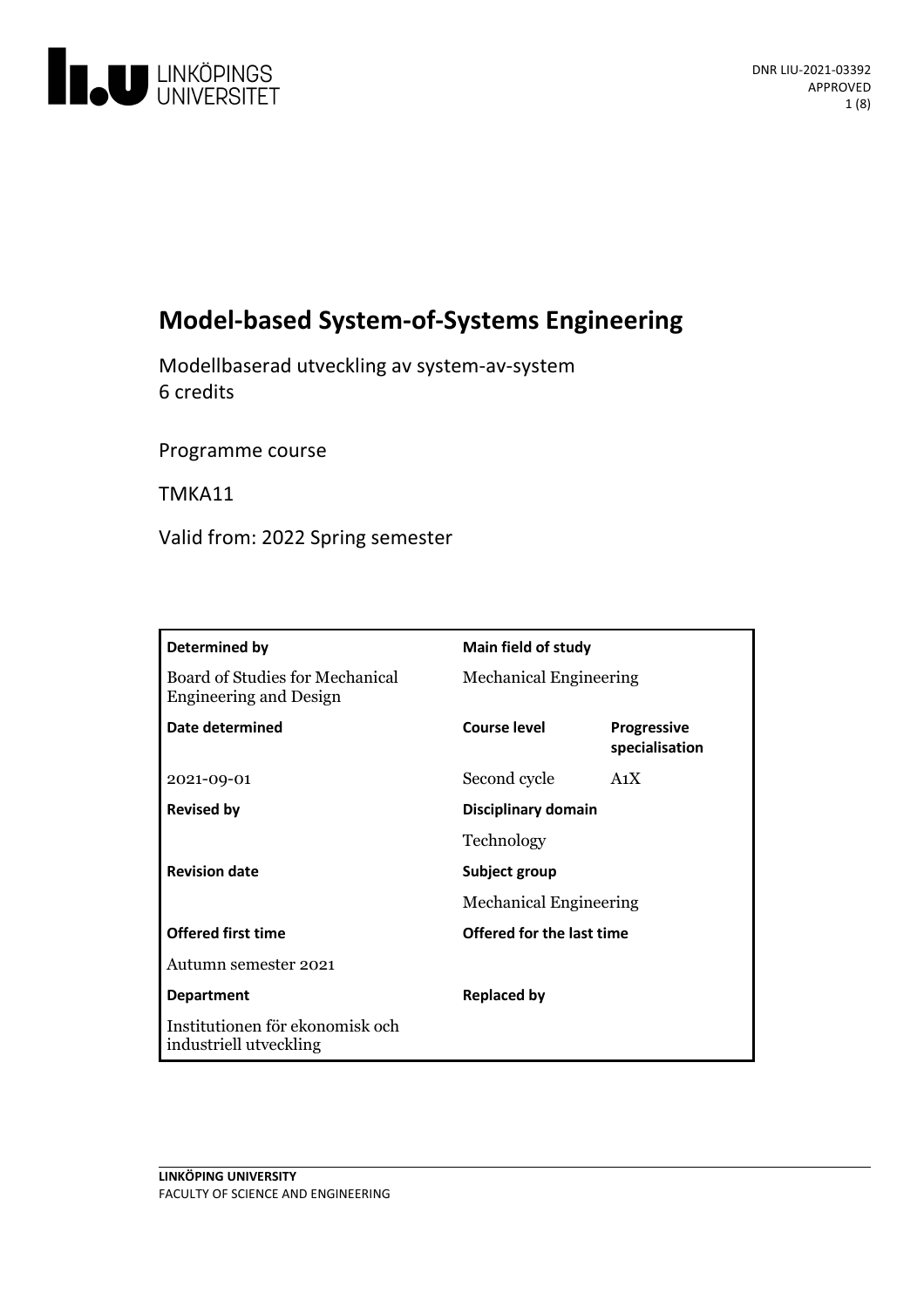## Course offered for

- Master of Science in Energy Environment Management
- Master of Science in Industrial Engineering and Management
- Master of Science in Mechanical Engineering
- Master of Science in Industrial Engineering and Management International
- Master of Science in Design and Product Development
- Master's Programme in Aeronautical Engineering
- Master's Programme in Sustainability Engineering and Management
- Master's Programme in Mechanical Engineering

## Prerequisites

The course assumes that the student meets the requirements for studies in the higher levels of the engineering programs, and has good knowledge of mathematics as well as basic programming. The course is open to students from different backgrounds, and it is assumed that the student has good knowledge of general development methodology in his/her own subject area as well as specific technical knowledge corresponding to the last semester of the respective engineering program.

# Intended learning outcomes

After completing the course, participants will have a good understanding of how System of Systems (SoS) can be studied, created, and used with the help of concepts, technics, and methods within the field of model-based engineering. In addition to this, students will:

- Understand what defines a system and getan overview of the traditional
- 
- systems engineering field.<br>
Understand what characterizes an SoS and its unique properties.<br>
Get an overview of various approaches, tools, and methods that are used to analyze an SoS.
- 
- Be able to use model-based tools for modeling and evaluating SoS. Be able to create and work with various system models for analyzing an SoS. Be able to apply knowledge and methods within SoS engineering on <sup>a</sup>
- project in order to study SoS properties.

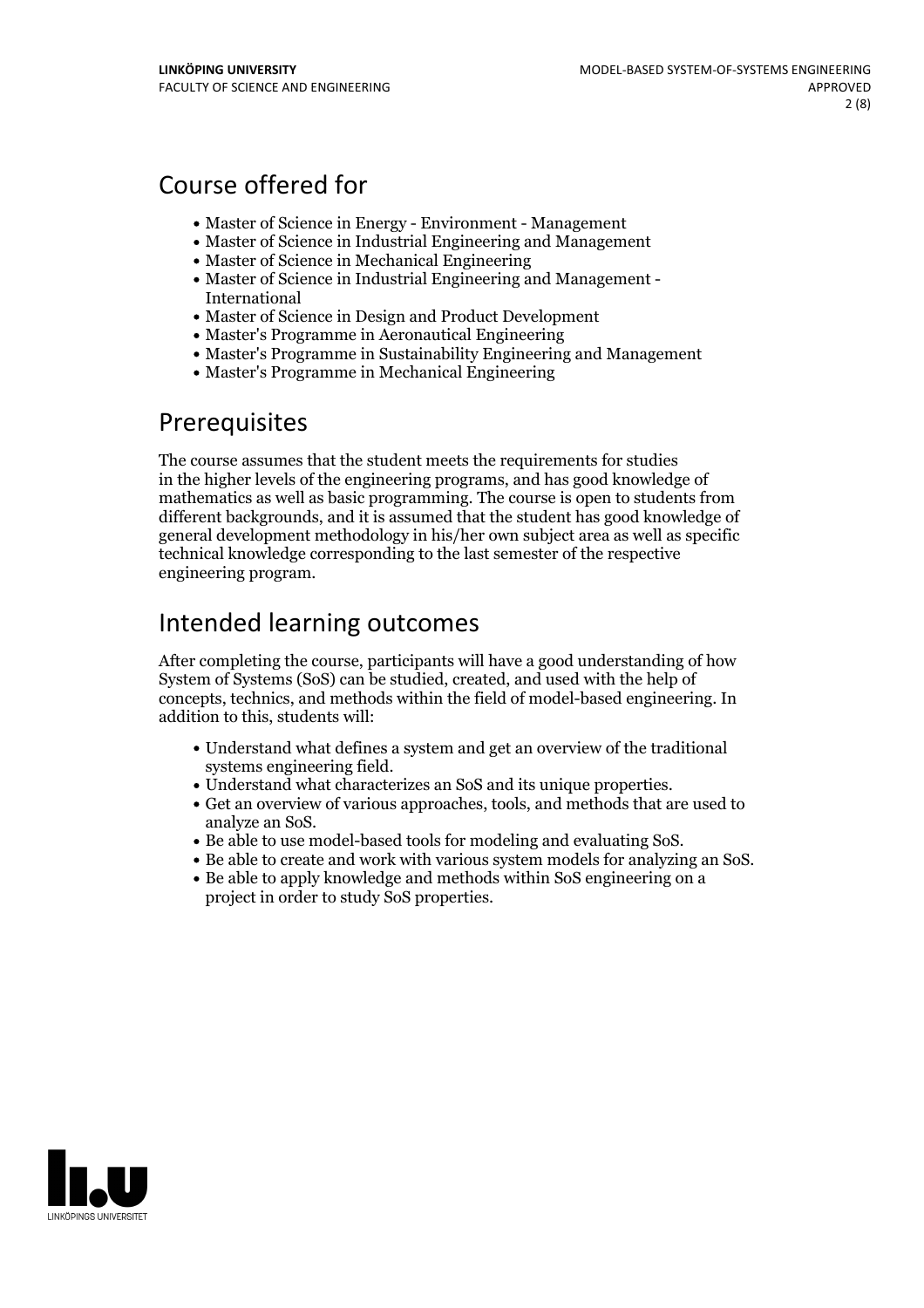## Course content

Today's products are becoming increasingly complex, while at the same time, they are extending to several disciplinary domains. Therefore, we need to develop new ways that allow designers to take into account the effects of collaboration, instead of just focusing on the optimization of one system at a time. The study of SoS isa research area that brings together systems, organization, operating environment, and management in one single picture with the purpose ofexploring the design space. The course will include the following parts:

- Systems Engineering processes from subsystem development to the life cycle perspective.<br>• System properties and balancing between different requirements and
- 
- disciplines.<br>
Concepts, terminology, and methods for developing and studying SoS.<br>
Analysis, modeling, and simulation of SoS.<br>
Introduction to Agent-Based Simulations (ABS) as a tool for analyzing SoS.
- 
- 

## Teaching and working methods

- 
- 
- Lectures presenting basic theoretical concepts. Guest lecturers from leading companies and research institutes. Computer labs where students apply methods and models in the study of SoS. Seminars where student groups read, summarize, and present scientific
- articles within various SoS research topics.

## Examination

| PRA2 | Project work        | 3 credits | U, 3, 4, 5 |
|------|---------------------|-----------|------------|
| UPG1 | Hand-in assignments | 3 credits | U, 3, 4, 5 |

The students will be asked to work on a project where they will analyze the properties of an existing SoS. The results shall be presented in a report as well as orally in a seminar.

In addition to this, the students will be asked to enrich their knowledge of a specific SoS research topic and present their results in a seminar as well as in the form of a report.

For a passing grade, both PRA2 and UPG must be successfully completed. PRA2 contributes 60% to the final grade and UPG1 contributes 40%.

## Grades

Four-grade scale, LiU, U, 3, 4, 5

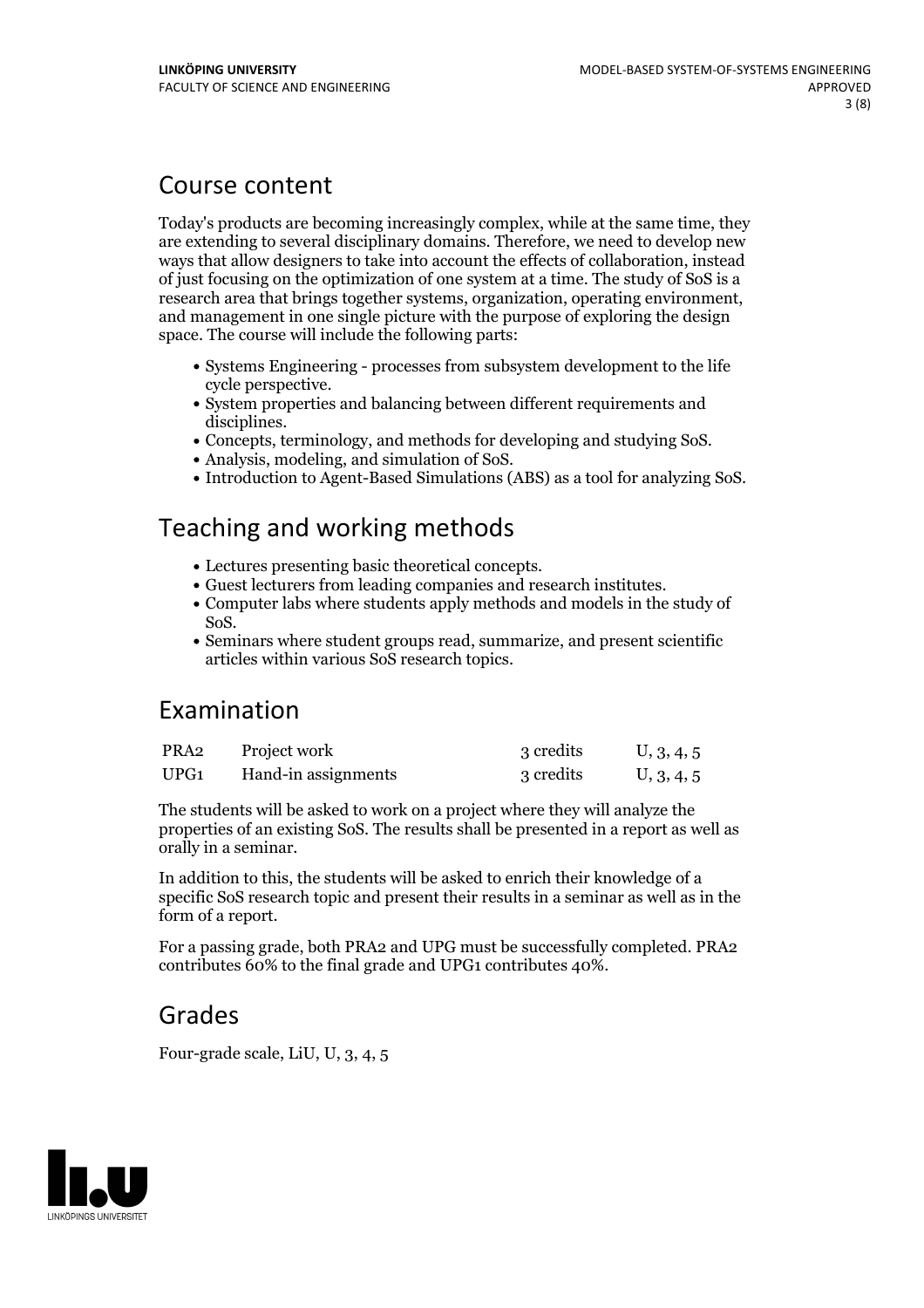# **Common rules**

### Course syllabus

A syllabus must be established for each course. The syllabus specifies the aim and contents of the course, and the prior knowledge that a student must have in order to be able to benefit from the course.

## Timetabling

Courses are timetabled after a decision has been made for this course concerning its assignment to a timetable module.

### Interruption in and deregistration from a course

The LiU decision, Guidelines concerning confirmation of participation in education (Dnr LiU-2020-02256), states that interruptions in study are to be recorded in Ladok. Thus, all students who do not participate in a course for which they have registered must record the interruption, such that the registration on the course can be removed. Deregistration from or interrupting a course is carried out using <sup>a</sup> web-based form: https://www.lith.liu.se/for- [studenter/kurskomplettering?l=en.](https://www.lith.liu.se/for-studenter/kurskomplettering?l=en)

## Cancelled coursesand changes to the course syllabus

Courses with few participants (fewer than 10) may be cancelled or organised in a manner that differs from that stated in the course syllabus. The Dean is to deliberate and decide whether a course is to be cancelled or changed from the course syllabus.

## Guidelines relating to examinations and examiners

For details, see Guidelines for education and examination for first-cycle and second-cycle education at Linköping University, Dnr LiU-2020-04501 [\(http://styrdokument.liu.se/Regelsamling/VisaBeslut/917592\)](http://styrdokument.liu.se/Regelsamling/VisaBeslut/917592).

An examiner must be employed as a teacher at LiU according to the LiU Regulations for Appointments, Dnr LiU-2021-01204 [\(https://styrdokument.liu.se/Regelsamling/VisaBeslut/622784](https://styrdokument.liu.se/Regelsamling/VisaBeslut/622784)). For courses in second-cycle, the following teachers can be appointed as examiner: Professor (including Adjunct and Visiting Professor), Associate Professor (including Adjunct), Senior Lecturer (including Adjunct and Visiting Senior Lecturer), Research Fellow, or Postdoc. For courses in first-cycle, Assistant Lecturer (including Adjunct and Visiting Assistant Lecturer) can also be appointed as examiner in addition to those listed for second-cycle courses. In exceptional cases, a Part-time Lecturer can also be appointed as an examiner at both first- and second cycle, see Delegation of authority for the Board of Faculty of Science and Engineering.

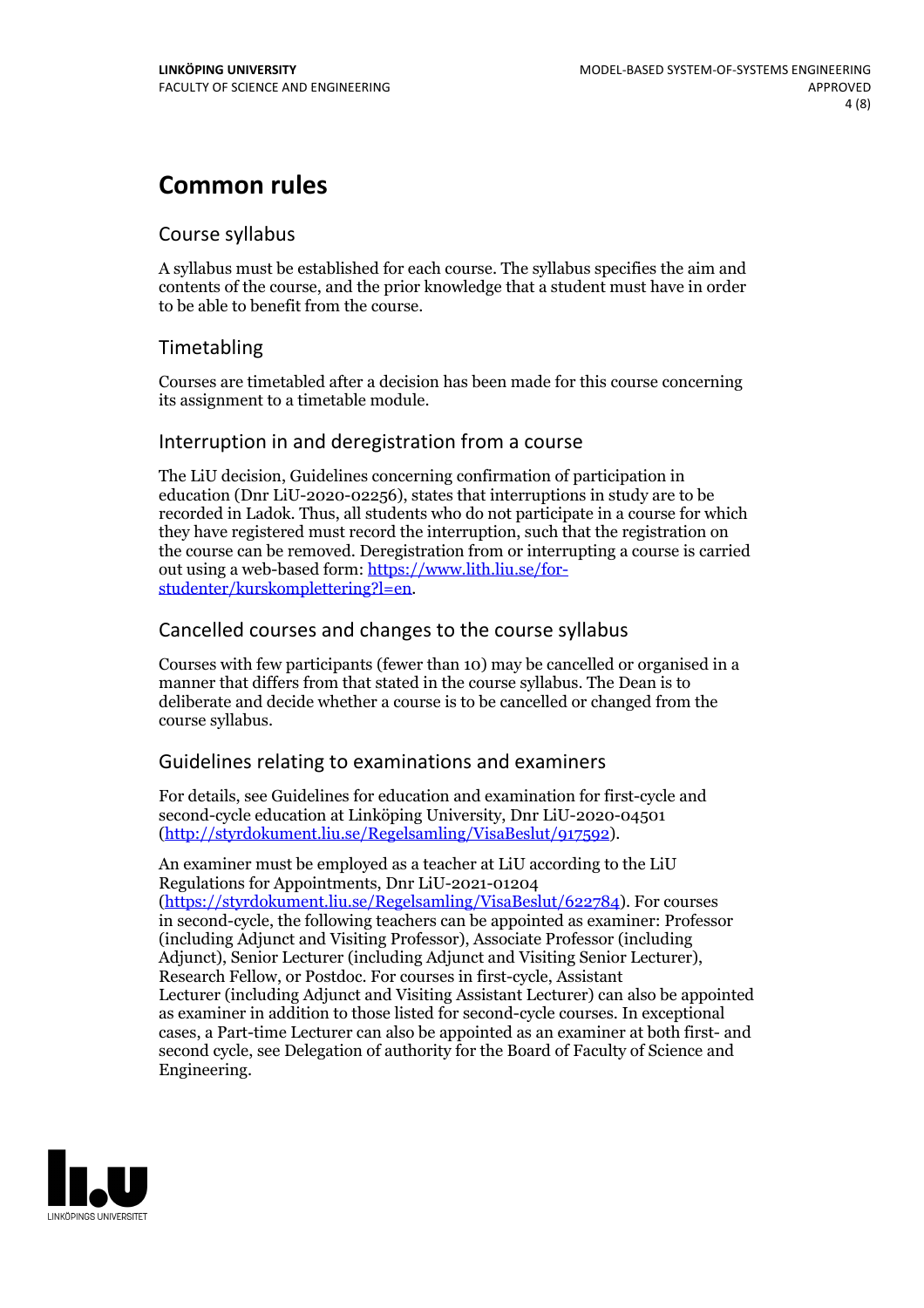## Forms of examination

#### **Principles for examination**

Written and oral examinations and digital and computer-based examinations are held at least three times a year: once immediately after the end of the course, once in August, and once (usually) in one of the re-examination periods. Examinations held at other times are to follow a decision of the faculty programme board.

Principles for examination scheduling for courses that follow the study periods:

- courses given in VT1 are examined for the first time in March, with re-examination in June and August
- courses given in VT2 are examined for the first time in May, with re-examination in August and October
- courses given in HT1 are examined for the first time in October, with re-examination in January and August
- courses given in HT2 are examined for the first time in January, with re-examination in March and in August.

The examination schedule is based on the structure of timetable modules, but there may be deviations from this, mainly in the case of courses that are studied and examined for several programmes and in lower grades (i.e. 1 and 2).

Examinations for courses that the faculty programme board has decided are to be held in alternate years are held three times during the school year in which the course is given according to the principles stated above.

Examinations for courses that are cancelled orrescheduled such that they are not given in one or several years are held three times during the year that immediately follows the course, with examination scheduling that corresponds to the scheduling that was in force before the course was cancelled or rescheduled.

When a course, or a written examination (TEN, DIT, DAT), is given for the last time, the regular examination and two re-examinations will be offered. Thereafter, examinations are phased out by offering three examinations during the following academic year at the same times as the examinations in any substitute course. If there is no substitute course, three examinations will be offered during re- examination periods during the following academic year. Other examination times are decided by the faculty programme board. In all cases above, the examination is also offered one more time during the academic year after the following, unless the faculty programme board decides otherwise. In total, 6 re-examinations are offered, of which 2 are regular re-examinations. In the examination registration system, the examinations given for the penultimate time and the last time are denoted.

If a course is given during several periods of the year (for programmes, or on different occasions for different programmes) the faculty programme board or boards determine together the scheduling and frequency of re-examination occasions.

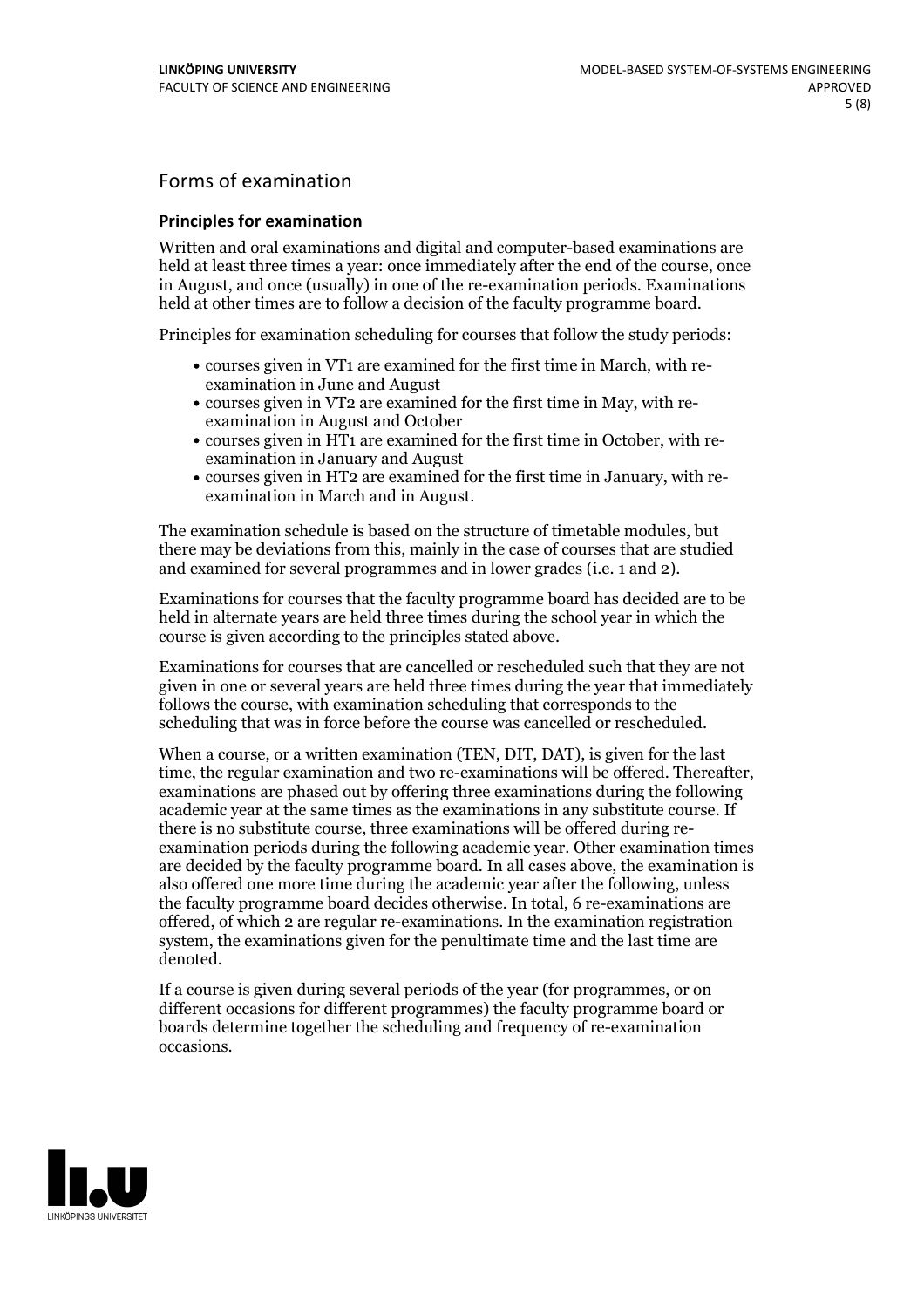### **Retakes of other forms of examination**

Regulations concerning retakes of other forms of examination than written examinations and digital and computer-based examinations are given in the LiU guidelines for examinations and examiners, [http://styrdokument.liu.se/Regelsamling/VisaBeslut/917592.](http://styrdokument.liu.se/Regelsamling/VisaBeslut/917592)

#### **Course closure**

For Decision on Routines for Administration of the Discontinuation of Educational Programs, Freestanding Courses and Courses in Programs, see DNR LiU-2021-04782. After a decision on closure and after the end of the discontinuation period, the students are referred to a replacement course (or similar) according to information in the course syllabus or programme syllabus. If a student has passed some part/parts of a closed program course but not all, and there is an at least partially replacing course, an assessment of crediting can be made. Any crediting of course components is made by the examiner.

### **Registration for examination**

In order to take an written, digital or computer-based examination, registration in advance is mandatory, see decision in the university's rule book [https://styrdokument.liu.se/Regelsamling/VisaBeslut/622682.](https://styrdokument.liu.se/Regelsamling/VisaBeslut/622682) An unregistered student can thus not be offered a place. The registration is done at the Student Portal or in the LiU-app during the registration period. The registration period opens 30 days before the date of the examination and closes 10 days before the date of the examination. Candidates are informed of the location of the examination by email, four days in advance.

### **Code of conduct for students during examinations**

Details are given in a decision in the university's rule book: <http://styrdokument.liu.se/Regelsamling/VisaBeslut/622682>.

#### **Retakes for higher grade**

Students at the Institute of Technology at LiU have the right to retake written examinations and digital and computer-based examinations in an attempt to achieve a higher grade. This is valid for all examination components with code "TEN", "DIT" and "DAT". The same right may not be exercised for other examination components, unless otherwise specified in the course syllabus.

A retake is not possible on courses that are included in an issued degree diploma.

#### **Grades**

The grades that are preferably to be used are Fail (U), Pass (3), Pass not without distinction  $(4)$  and Pass with distinction  $(5)$ .

- Grades U, 3, 4, 5 are to be awarded for courses that have written or digital examinations.<br>• Grades Fail (U) and Pass (G) may be awarded for courses with a large
- degree of practical components such as laboratory work, project work and

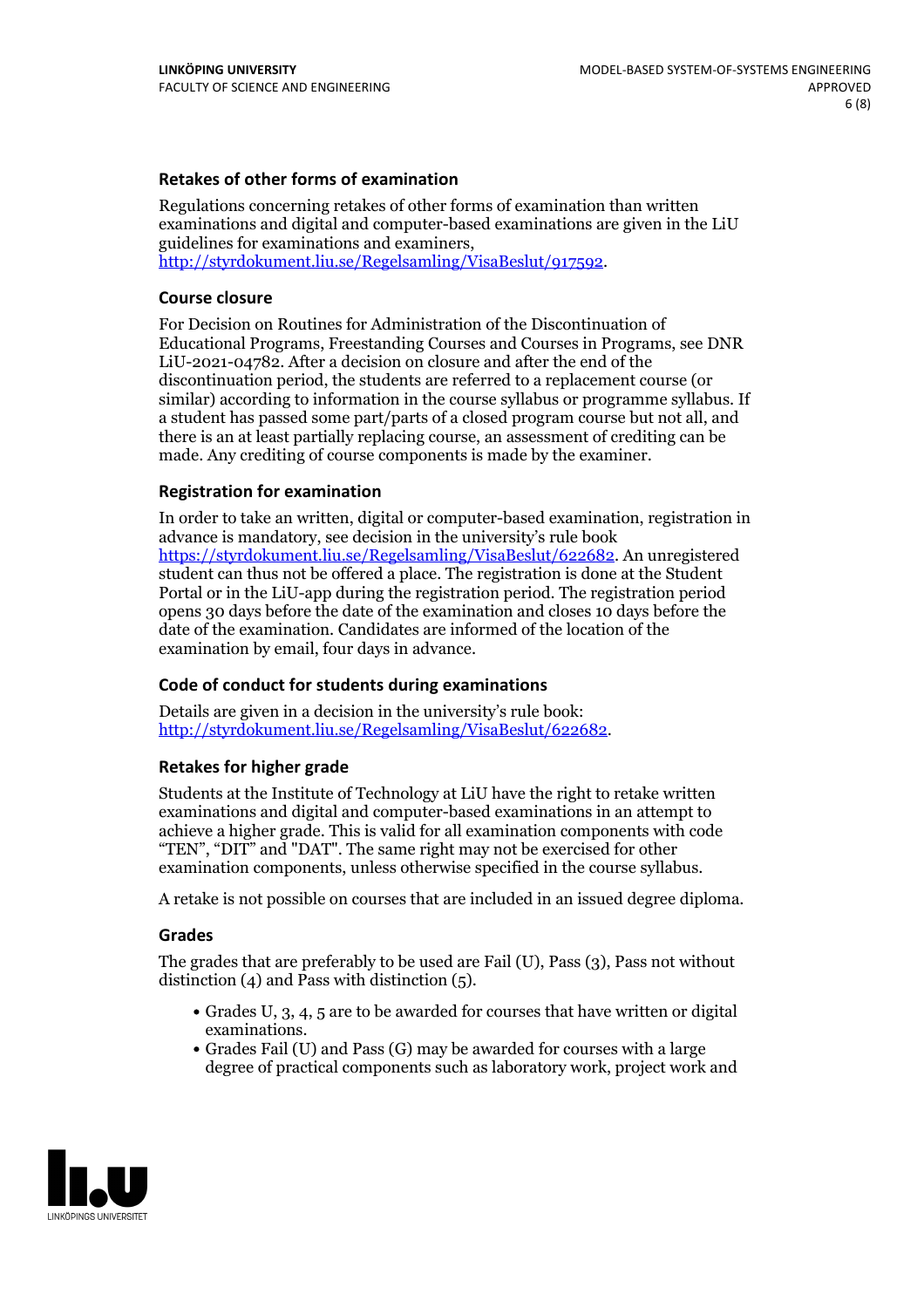group work.<br>• Grades Fail (U) and Pass (G) are to be used for degree projects and other independent work.

#### **Examination components**

The following examination components and associated module codes are used at the Faculty of Science and Engineering:

- Grades U, 3, 4, 5 are to be awarded for written examinations (TEN) and
- digital examinations (DIT).<br>• Examination components for which the grades Fail (U) and Pass (G) may be awarded are laboratory work (LAB), project work (PRA), preparatory written examination (KTR), digital preparatory written examination (DIK), oral examination (MUN), computer-based examination (DAT), home
- assignment (HEM), and assignment (UPG).<br>• Students receive grades either Fail (U) or Pass (G) for other examination components in which the examination criteria are satisfied principally through active attendance such as tutorial group (BAS) or examination item
- (MOM).<br>• Grades Fail (U) and Pass (G) are to be used for the examination components Opposition (OPPO) and Attendance at thesis presentation (AUSK) (i.e. part of the degree project).

In general, the following applies:

- 
- Mandatory course components must be scored and given <sup>a</sup> module code. Examination components that are not scored, cannot be mandatory. Hence, it is voluntary to participate in these examinations, and the voluntariness must be clearly stated. Additionally, if there are any associated conditions to
- the examination component, these must be clearly stated as well.<br>• For courses with more than one examination component with grades U,3,4,5, it shall be clearly stated how the final grade is weighted.

For mandatory components, the following applies (in accordance with the LiU Guidelines for education and examination for first-cycle and second-cycle

[http://styrdokument.liu.se/Regelsamling/VisaBeslut/917592\)](http://styrdokument.liu.se/Regelsamling/VisaBeslut/917592):

If special circumstances prevail, and if it is possible with consideration of the nature of the compulsory component, the examiner may decide to replace the compulsory component with another equivalent component.

For possibilities to alternative forms of examinations, the following applies (in accordance with the LiU Guidelines for education and examination for first-cycle [http://styrdokument.liu.se/Regelsamling/VisaBeslut/917592\)](http://styrdokument.liu.se/Regelsamling/VisaBeslut/917592):

If the LiU coordinator for students with disabilities has granted a student the right to an adapted examination for a written examination in an examination hall, the student has the right to it.